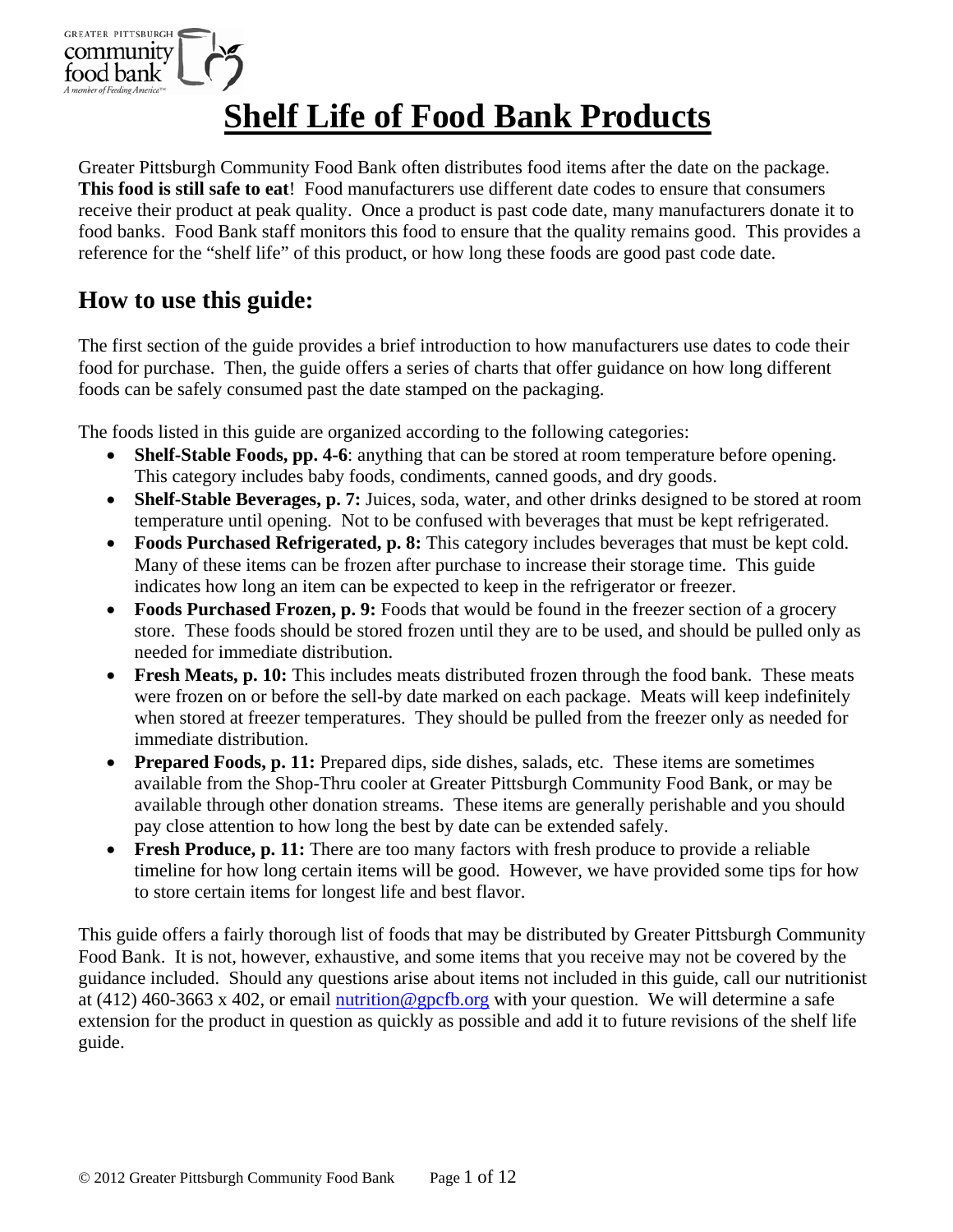

### **What do the Dates on Food Packages and Medicines Mean?**

The only foods that are required by federal law to have expiration dates are baby food, infant formula, and over-the-counter medications. No medicines should be distributed after the expiration date. The Food Bank does not distribute most baby food past its expiration date. However, some products designed for babies such as juice and cookies or biscuits can be distributed past their date and are safe to eat.

Many canned and boxed products are safe to eat long after the date on the container, and the shelf life of refrigerated and frozen foods can be extended if they are handled properly. Once a perishable item is frozen, it doesn't matter if the date expires—foods kept frozen continuously are safe indefinitely, though the quality slowly deteriorates over time. Here are some code dates you may see on food packages:

#### **"Expiration Date"** (Examples: "Expires 11/15/11" or "Do not use after 11/15/11")

- **Look for it on:** Baby food and formula, medicines, vitamins, yeast, baking powder.
- **What it means:** Do not distribute infant formula, baby food, vitamins, or medicines after the expiration date! Yeast and baking powder work less well after expiration but are safe to eat.

#### **"Pack Date"** (Examples: "Packed on 03/01/2012" or "22:5306412" or "KL064")

- Look for it on: Canned food, crackers, cookies, spices.
- What it means: This is the date the food was packaged. A code is often used that cannot be understood by the general public, often numbering days sequentially such that January 1 is day 001 and December 31 is day 365 (366 in leap years). Usually this food is of good quality and safe to eat for a long time past the date.

### **"Sell By" Date (**Example: "Sell by January 1, 2012". Also called "Pull Date")

- **Look for it on:** Refrigerated foods such as milk, yogurt, cottage cheese, eggs, lunch meat, packaged salad mixes.
- What it means: The store must sell these foods before the code date listed and often donates these foods when they are close to date. If the food has been handled properly it is still safe to eat and the quality is good. Food bank staff monitors this food to ensure that the quality remains good.

### **"Use By" or Quality Date** (Examples: "Best if used by 1/1/12" or "Use Before 1/1/12")

- **Look for it on:** Crackers, cookies, cold cereals, and other dry, shelf stable food.
- What it means: This date is the manufacturer's recommendation for how long the food will be at peak quality. After the quality date, the food is still safe to eat but slowly begins to lose nutrients and the quality begins to lessen.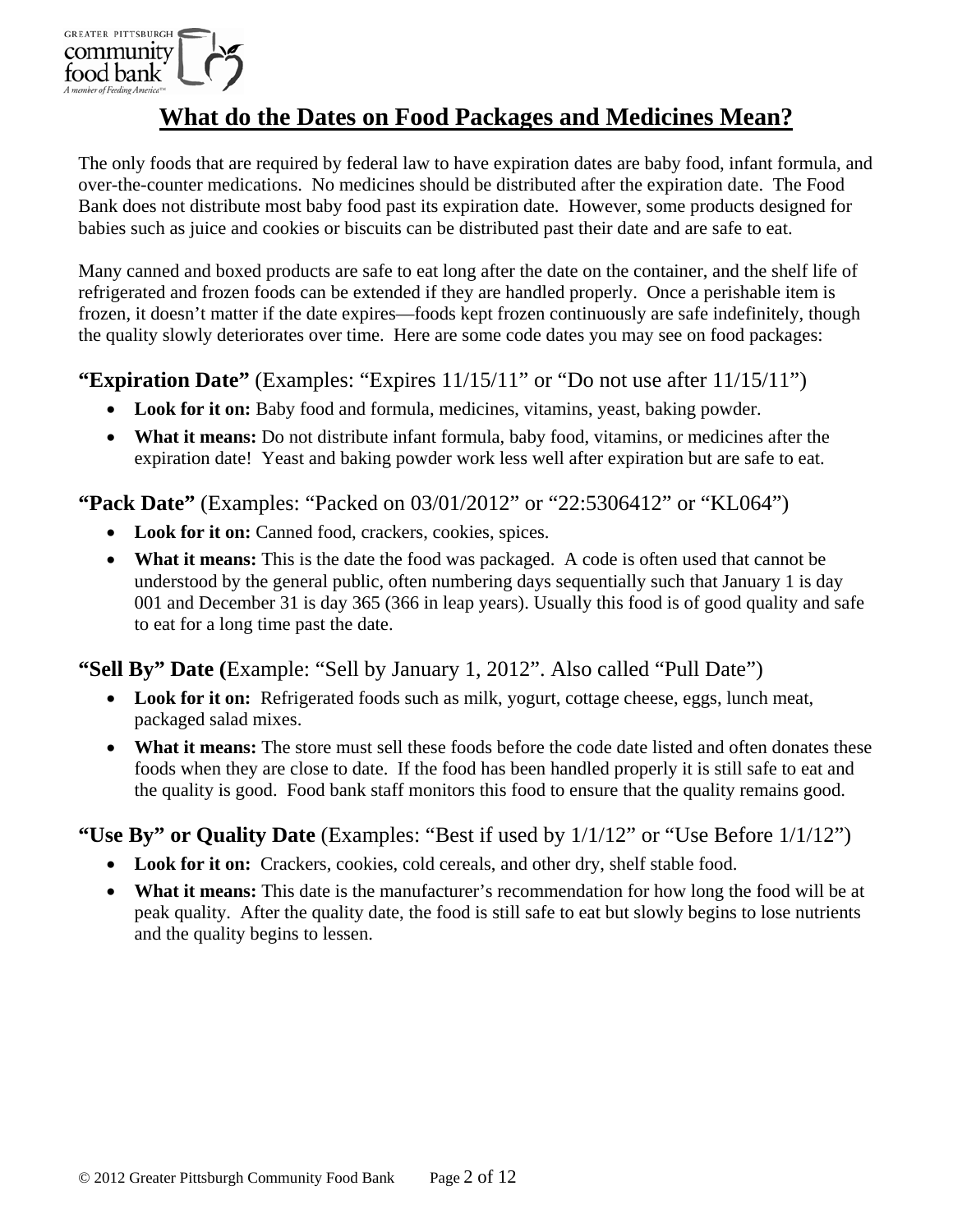

# **Shelf-Stable Product**

Most shelf-stable or 'dry' foods (cans, boxes, bags) remain edible for several days, months, or even years past their code date. Always examine the packaging to make sure it has not been damaged too much so that the food is no longer safe to eat.

# **Do Not Consume Food from Cans or Jars If:**

- Leaking or stained
- Swollen can
- Rusty
- Badly dented, crimped or pinched
- Container is cracked
- Foul odor
- Safety seals are broken or missing
- Lids are loose or missing
- Foods exhibit changed color or odor—**never taste suspicious foods!**

# **Do Not Consume Food from Boxes If:**

### **Inside bag:**

- Is torn or leaking
- Has moldy or foreign objects inside
- Seals are ripped

### **Box without an inside bag:**

- Is open or torn
- Has live or dead insects, webs, or droppings
- Is stained or wet

# **Tips on Storing Canned and Boxed Food:**

- $\checkmark$  Store cans and boxes off the floor, either on a pallet or shelf and 18 inches away from the wall so air can circulate.
- $\checkmark$  Store canned and boxed goods in a clean, dry, and cool area (below 85 $\check{P}$ ).
- $\checkmark$  Extremely hot (over 100°F) and cold (below 30°F) temperatures can damage canned goods and shorten shelf life.
- $\checkmark$  Always rotate your stock—First in-First out! Distribute or use older products before newer ones.



DEN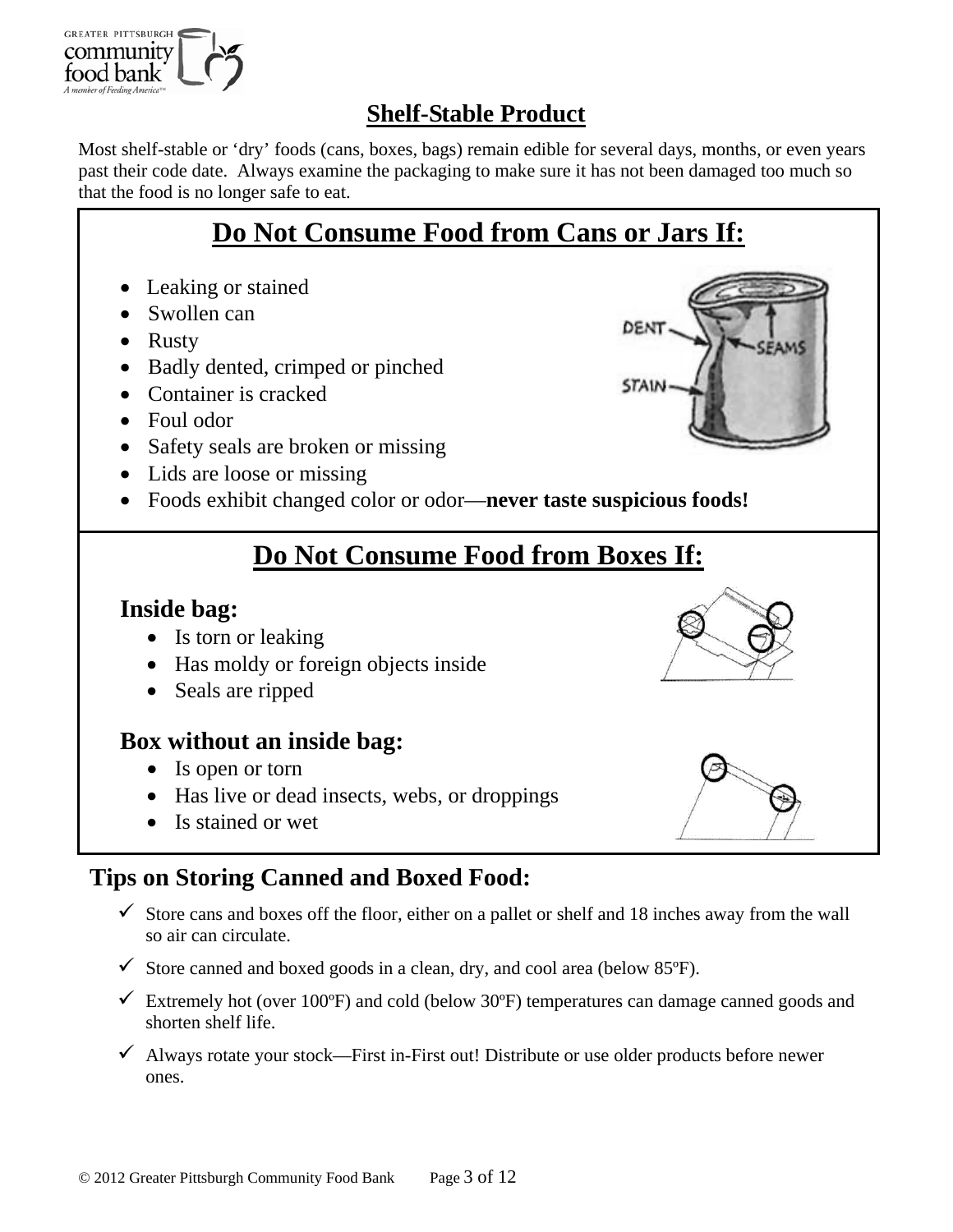| <b>Shelf-Stable Foods</b>                                                                                                                                          | <b>Shelf Life After Code Date</b>                                                                                                           |  |
|--------------------------------------------------------------------------------------------------------------------------------------------------------------------|---------------------------------------------------------------------------------------------------------------------------------------------|--|
| <b>Baby Food</b>                                                                                                                                                   |                                                                                                                                             |  |
| Cereal: dry mixes                                                                                                                                                  | Expiration date on package                                                                                                                  |  |
| Food in jars, cans                                                                                                                                                 | Expiration date on package                                                                                                                  |  |
| Formula                                                                                                                                                            | Expiration date on package                                                                                                                  |  |
| Juice                                                                                                                                                              | 1 year                                                                                                                                      |  |
| <b>Canned Foods</b>                                                                                                                                                |                                                                                                                                             |  |
| <b>Beans</b>                                                                                                                                                       | 3 years                                                                                                                                     |  |
| Fish: salmon, tuna, sardines, mackerel                                                                                                                             | 3 years                                                                                                                                     |  |
| Frosting, canned                                                                                                                                                   | 10 months                                                                                                                                   |  |
| High-acid foods<br>• fruit (including applesauce, juices)<br>· pickles, sauerkraut<br>· baked beans w/ mustard/ vinegar<br>• tomatoes, tomato-based soups & sauces | 1-2 years                                                                                                                                   |  |
| Low-acid foods<br>• gravy, soups/ broths that aren't tomato-based<br>· pasta, stews, cream sauces<br>• vegetables (not tomatoes)                                   | 2-3 years                                                                                                                                   |  |
| Meat: beef, chicken, pork, turkey                                                                                                                                  | 2-3 years                                                                                                                                   |  |
| Pie filling                                                                                                                                                        | 3 years                                                                                                                                     |  |
| <b>Aseptically-packaged Products</b>                                                                                                                               |                                                                                                                                             |  |
| <b>UHT Milk</b>                                                                                                                                                    | 1 year                                                                                                                                      |  |
| Broth: beef, chicken, or vegetable                                                                                                                                 | 3 years                                                                                                                                     |  |
| Soup                                                                                                                                                               | 3 years                                                                                                                                     |  |
| Fruits                                                                                                                                                             | 3 years                                                                                                                                     |  |
| Vegetables                                                                                                                                                         | 3 years                                                                                                                                     |  |
| <b>Condiments, Sauces, Syrups</b>                                                                                                                                  |                                                                                                                                             |  |
| Barbecue sauce (bottled)                                                                                                                                           | 1 year                                                                                                                                      |  |
| Frosting, canned                                                                                                                                                   | 10 months                                                                                                                                   |  |
| Gravy (dry mix envelopes)                                                                                                                                          | 2 years                                                                                                                                     |  |
| Honey                                                                                                                                                              | 2 years--remains safe after crystallization. To<br>use, simply immerse closed container in hot<br>(not boiling) water until honey liquefies |  |
| Jams, jellies, preserves                                                                                                                                           | 18 months                                                                                                                                   |  |
| Ketchup, cocktail, or chili sauce: jar, bottle, or<br>packet                                                                                                       | 18 months                                                                                                                                   |  |
| Mayonnaise: jar, bottle, or packet                                                                                                                                 | 3-6 months                                                                                                                                  |  |
| Molasses                                                                                                                                                           | 2 years                                                                                                                                     |  |
| Mustard: jar, bottle, or packet                                                                                                                                    | 2 years                                                                                                                                     |  |
| Olives                                                                                                                                                             | 18-24 months                                                                                                                                |  |
| <b>Pickles</b>                                                                                                                                                     | 1 year, canned<br>2 years, jarred--discard if inside of lid is rusty<br>upon opening                                                        |  |
| Salad dressings: bottled                                                                                                                                           | 1 year                                                                                                                                      |  |
| Salsa: bottled                                                                                                                                                     | 12-18 months                                                                                                                                |  |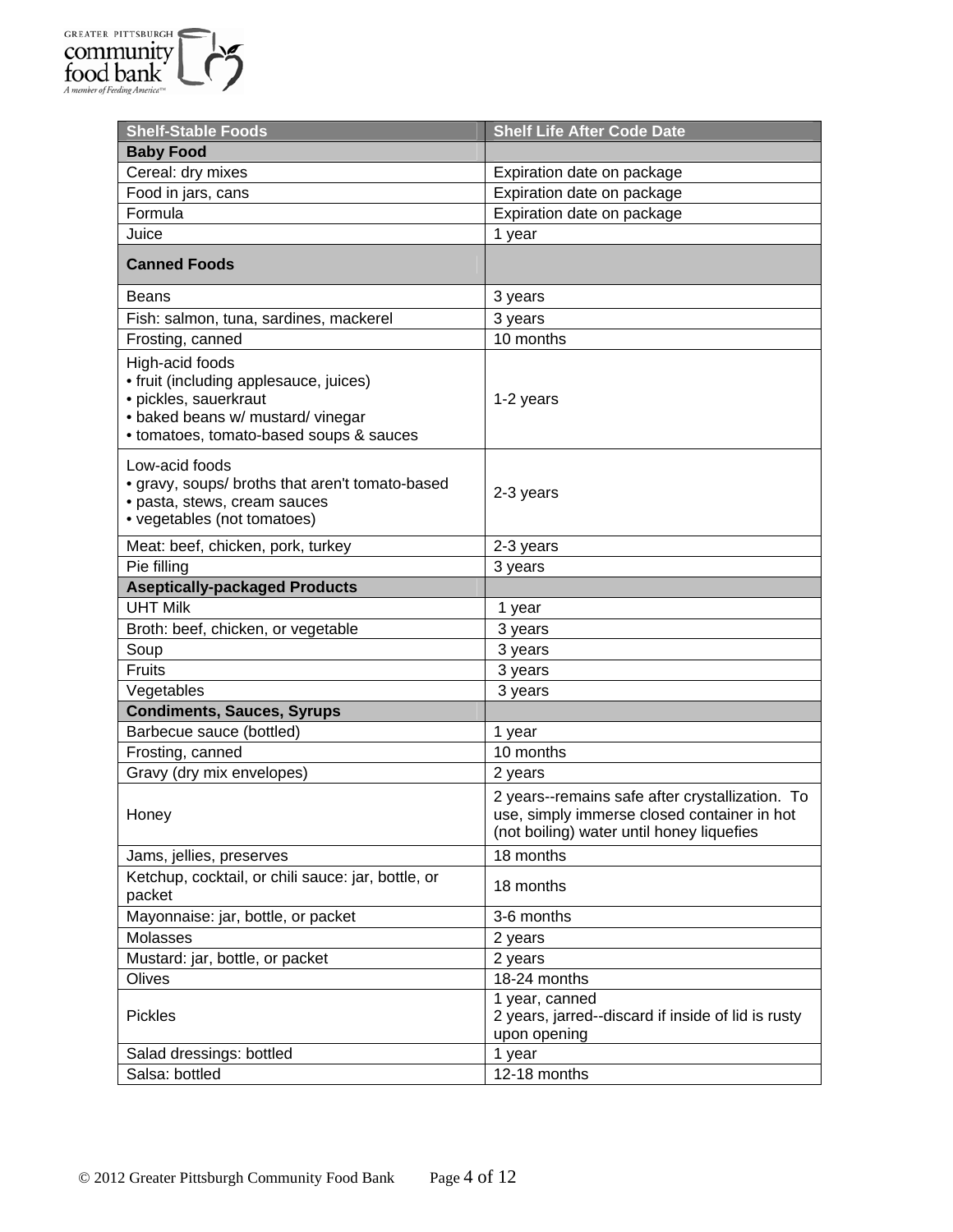

| <b>Shelf-Stable Foods (Continued)</b>          | <b>Shelf Life After Code Date</b>                                  |  |
|------------------------------------------------|--------------------------------------------------------------------|--|
| <b>Condiments, Sauces, Syrups (Continued)</b>  |                                                                    |  |
| Spaghetti sauce, canned                        | 18 months                                                          |  |
| Spaghetti sauce, jarred                        | 18 months                                                          |  |
| Syrup, chocolate                               | 2 years                                                            |  |
| Syrup, corn                                    | 2 years                                                            |  |
| Syrup, pancake                                 | 2 years                                                            |  |
| Vinegar                                        | 2 years                                                            |  |
| Worcestershire sauce                           | 2 years                                                            |  |
| <b>Dry Goods</b>                               |                                                                    |  |
| Baking mix, pancake                            | 9 months                                                           |  |
| Baking mixes (brownie, cake, muffin, etc.)     | 12-18 months                                                       |  |
| Baking powder                                  | 18 months                                                          |  |
| Baking soda                                    | indefinite if kept dry                                             |  |
| Beans, dried                                   | 1 year                                                             |  |
| Bouillon: beef or chicken                      | 12-24 months                                                       |  |
| Bouillon: vegetable                            | 12-24 months                                                       |  |
| Bread, commercially prepared (including rolls) | 3-5 days at room temp<br>3 months stored frozen                    |  |
| Cakes, commercially prepared                   | 2-4 days at room temp<br>several months frozen                     |  |
| Candy (all, including chocolate)               | 9 months, caramel<br>18 months, chocolate<br>36 months, hard candy |  |
| Casserole Mix                                  | 9-12 months                                                        |  |
| Cereal, cold                                   | 1 year                                                             |  |
| Cereal, hot                                    | 1 year                                                             |  |
| Cookies                                        | 4 months                                                           |  |
| Cornmeal                                       | 1 year at room temp<br>2+ years frozen                             |  |
| Crackers                                       | 8 months<br>except graham crackers, 2 months                       |  |
| Flour, white (all purpose or cake)             | 1 year                                                             |  |
| Flour, whole wheat                             | 6 months<br>keeps longer if refrigerated or frozen                 |  |
| Fruit, dried                                   | 6 months                                                           |  |
| Macaroni and Cheese, mix                       | 9-12 months                                                        |  |
| Nuts, out of shell                             | 6-12 months, bagged<br>12-24 months, canned                        |  |
| Nuts, in shell                                 | 6-12 months                                                        |  |
| Oatmeal                                        | 12 months                                                          |  |
| Oil, olive, vegetable, salad                   | 6 months                                                           |  |
| Pasta, dry (egg noodles)                       | 2-3 years                                                          |  |
| Pasta, dry (no egg)                            | 2-3 years                                                          |  |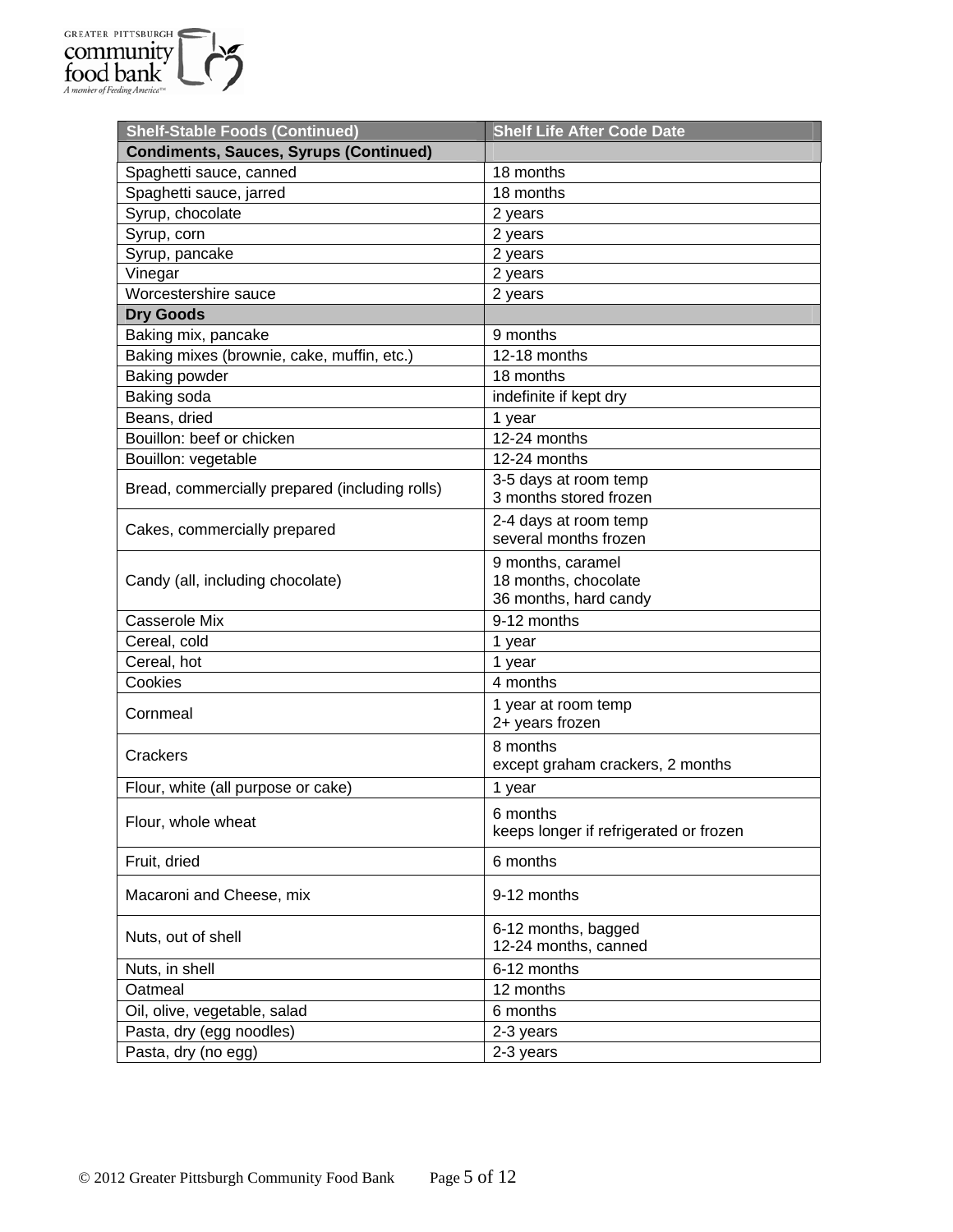| <b>Shelf-Stable Foods (Continued)</b>   | <b>Shelf Life After Code Date</b>                                                                                                  |  |
|-----------------------------------------|------------------------------------------------------------------------------------------------------------------------------------|--|
| <b>Dry Goods (Continued)</b>            |                                                                                                                                    |  |
| Peanut butter                           | 18 months                                                                                                                          |  |
| Popcorn, kernels                        | 2 years                                                                                                                            |  |
| Popcorn, commercially popped and bagged | 2-3 months                                                                                                                         |  |
| Popcorn, microwave packets              | 1 year                                                                                                                             |  |
| Potato chips                            | 2 months                                                                                                                           |  |
| Potatoes, mashed, instant flakes        | 1 year                                                                                                                             |  |
| Pretzels                                | 6-8 months                                                                                                                         |  |
| Pudding, prepared/ shelf stable         | 1 week                                                                                                                             |  |
| Rice, brown                             | 1 year                                                                                                                             |  |
| Rice, white                             | 2 years                                                                                                                            |  |
| Rice-based mixes                        | 6 months                                                                                                                           |  |
| Shortening, vegetable                   | 8-12 months                                                                                                                        |  |
| <b>Spices</b>                           | up to 4 years, whole spices<br>up to 2 years, ground spices<br>Spices lose flavor over time but remain safe to<br>use indefinitely |  |
| Stuffing mix                            | 9-12 months                                                                                                                        |  |
| Sugar, brown (light or dark)            | 18 months                                                                                                                          |  |
| Sugar, confectioners                    | 18 months                                                                                                                          |  |
| Sugar, white                            | $2 +$ years                                                                                                                        |  |
| Sugar substitute                        | 2 years                                                                                                                            |  |
| <b>Toaster pastries</b>                 | 6 months, fruit<br>9 months, no fruit                                                                                              |  |
| Tortillas                               | 3 months, shelf or refrigerator<br>6 months, freezer<br>Do not use if they develop mold or harden                                  |  |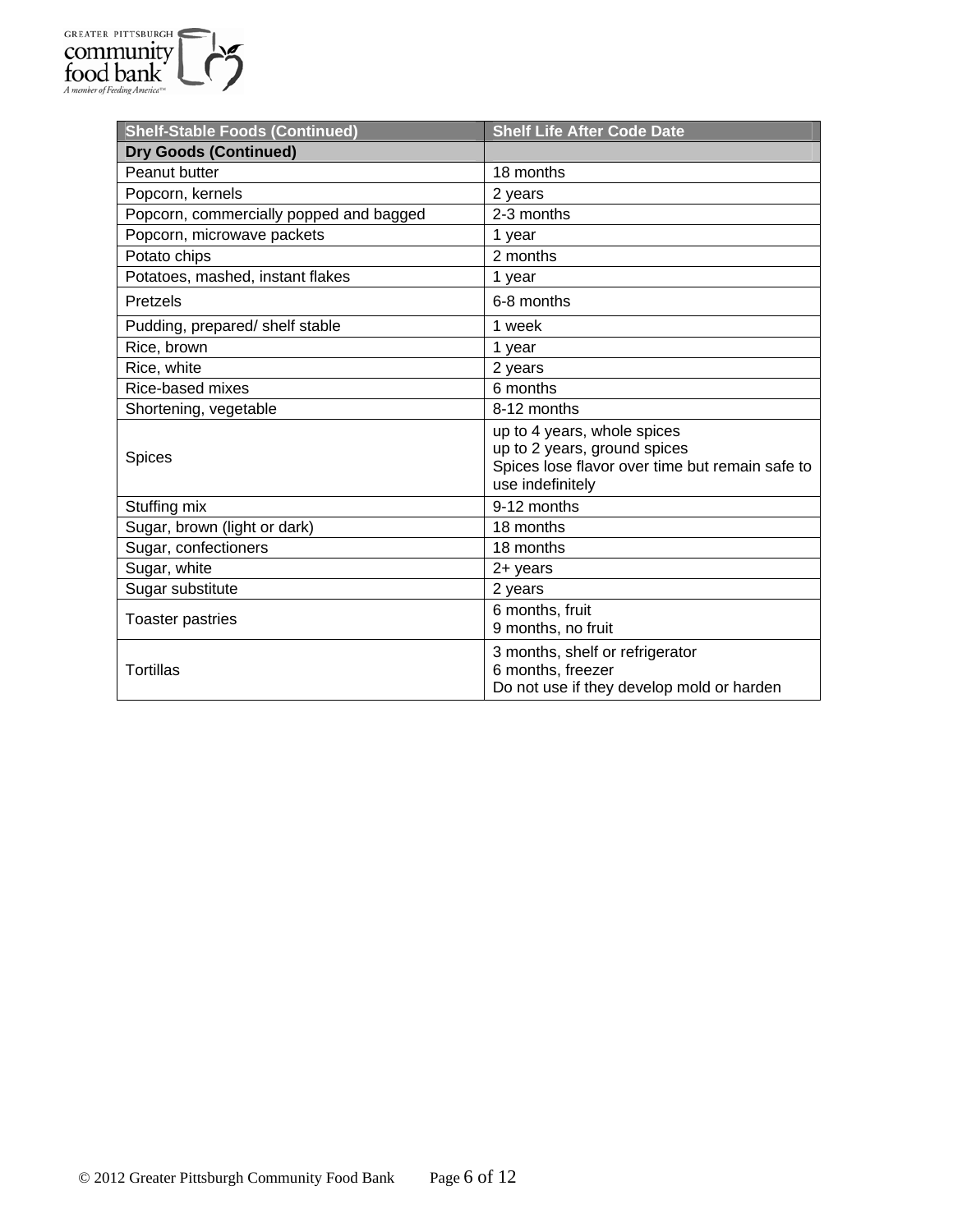

**The following information applies only to shelf-stable beverages. Juices and milk products requiring refrigeration are covered in the next section, along with other refrigerated items.** 

| <b>Shelf-Stable Beverages</b>                     | <b>Shelf Life After Code Date</b>            |  |
|---------------------------------------------------|----------------------------------------------|--|
| Cocoa Mixes                                       | 36 months                                    |  |
| Coffee creamer, liquid shelf stable               | 9-12 months                                  |  |
| Coffee creamer, powdered                          | 2 years                                      |  |
| Coffee, ground                                    | 2 years                                      |  |
| Coffee, instant                                   | 1-2 years                                    |  |
| Coffee, whole bean                                | 1 year, vacuum packed                        |  |
| Instant breakfast                                 | 6 months                                     |  |
| Juice, bottle, shelf-stable                       | 9 months                                     |  |
| Juice, box                                        | 4-6 months                                   |  |
| Juice, canned                                     | 18 months                                    |  |
| Juice concentrate, shelf-stable                   |                                              |  |
| Milk, evaporated                                  | 1 year                                       |  |
| Milk, non-fat dry                                 | 1 year                                       |  |
| Milk, shelf stable UHT                            | 6 months                                     |  |
| Milk, sweetened condensed                         | 1 year                                       |  |
| Nutritional aid supplements (Boost, Ensure, etc.) |                                              |  |
| Rice milk, shelf stable                           | 6 months                                     |  |
|                                                   | 3 months, bottles (all)                      |  |
|                                                   | 3 months, diet (cans)                        |  |
| Carbonated beverages (soda/seltzer water)         | 9 months, regular soda or seltzer (cans)     |  |
| Soymilk, shelf stable                             | 6 months                                     |  |
| Tea, bagged                                       | 18 months                                    |  |
| Tea, instant                                      | 3 years                                      |  |
| Tea, loose leaf                                   | 2 years                                      |  |
|                                                   | indefinite; store in a cool, dark place away |  |
| Water                                             | from chemicals                               |  |
|                                                   | indefinite; store in a cool, dark place away |  |
| Water, flavored                                   | from chemicals                               |  |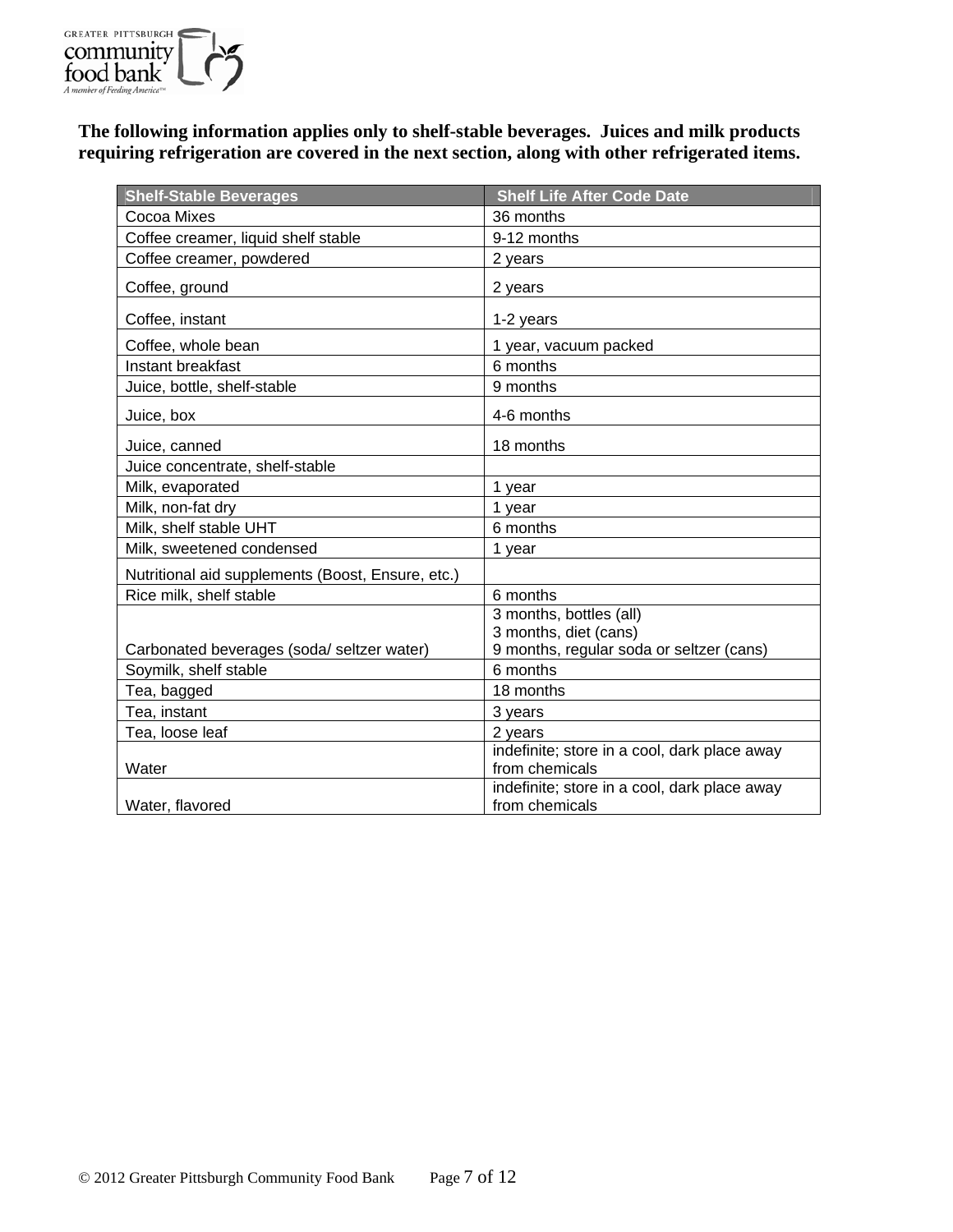

# **Tips on Storing Refrigerated Food:**

- Keep all chilled food refrigerated at  $40^{\circ}$  F or below until distribution.
- $\checkmark$  Store eggs in their original carton.
- $\checkmark$  Leave space for air to circulate between items in the refrigerator.
- $\checkmark$  Rotate stock so that older foods are distributed first.



| <b>Dairy and Cooler Items</b>                        | Refrigerated (40°F or<br>below) | Frozen (0°F or below)                                           |
|------------------------------------------------------|---------------------------------|-----------------------------------------------------------------|
| <b>Butter</b>                                        | 2-3 months                      | 1 year                                                          |
| <b>Buttermilk</b>                                    | 10-14 days                      | Freezes poorly                                                  |
| Cheese trays                                         | 2 weeks                         | Do not freeze                                                   |
| Cheese, Cottage                                      | 10-15 days                      | Freezes poorly                                                  |
| Cheese, Cream                                        | 2 weeks                         | Freezes poorly                                                  |
| Cheese, hard                                         | 6 months                        | 6-8 months                                                      |
| Cheese, soft                                         | 1-2 weeks                       | 6 months                                                        |
| Cheese, processed                                    | 3-4 weeks                       | 6 months                                                        |
| Coffee creamer, liquid refrigerated                  | 3 weeks                         | Follow instructions on<br>package                               |
| Cream, Half & Half                                   | 3-4 days                        | 4 months; use for<br>cooking                                    |
| Cream, Heavy                                         | 10 days                         | 3-4 months; shake<br>upon thawing to loosen;<br>use for cooking |
| Cream, Light                                         | 1 week                          | 3-4 months; use for<br>cooking                                  |
| Crust, pie or pizza ready to bake                    | Sell-by date                    | 2 months                                                        |
| Dips, made with sour cream                           | 2 weeks                         | Do not freeze                                                   |
| Dough, biscuit                                       | Sell-by date                    | Do not freeze                                                   |
| Dough, bread or pizza                                | Sell-by date                    | Do not freeze                                                   |
| Dough, cookie                                        | Sell-by date                    | 2-3 months                                                      |
| Eggs, in shell                                       | 4-5 weeks                       | Do not freeze                                                   |
| Eggs, pasteurized carton egg substitute,<br>unopened | 10 days                         | 1 year                                                          |
| Eggs, pasteurized carton real eggs, unopened         | 10 days                         | 1 year                                                          |
| Juice, purchased refrigerated                        | 3 weeks                         | 8-12 months                                                     |
| Margarine                                            | 6 months                        | 12 months                                                       |
| Milk (not shelf stable)                              | 1 week                          | 1-3 months; use for<br>cooking                                  |
| Pudding, purchased refrigerated                      | 1-2 davs                        | Do not freeze                                                   |
| Salad dressing, refrigerated packets                 | 3 months                        | Do not freeze                                                   |
| Sour cream                                           | 2-3 weeks                       | Do not freeze                                                   |
| Whipped cream, aerosol                               | 3-4 weeks                       | Do not freeze                                                   |
| Whipped topping, aerosol                             | 3 months                        | Do not freeze                                                   |
| Whipped topping, non-dairy tub                       | 2 weeks                         | 14 months; do not<br>refreeze once thawed                       |
| Yogurt                                               | 10-14 days                      | 1-2 months                                                      |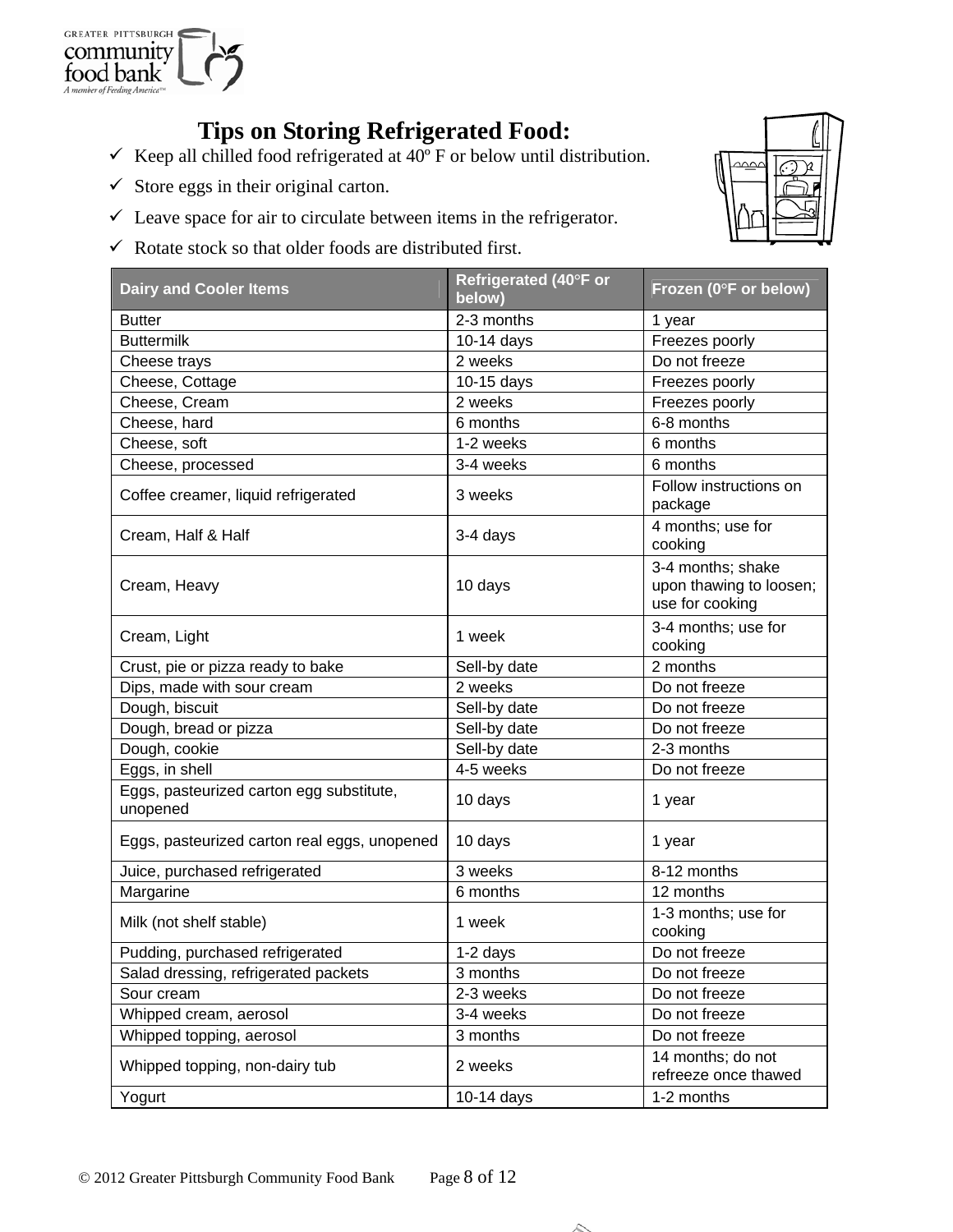

# **Tips on Storing Frozen Food:**

 $\checkmark$  If food remains continuously frozen, it will last much longer than if it is exposed to changing temperatures. Keep all frozen food at 0º F or below until distribution.



| <b>Items Purchased Frozen</b>                               | Frozen (0°F or below)                                        |
|-------------------------------------------------------------|--------------------------------------------------------------|
| Bread, Bagels                                               | 3 months                                                     |
| Chicken, nuggets/ patties                                   | 2 months                                                     |
| Desserts, frozen baked goods                                | 3-4 months                                                   |
| Desserts, frozen cream pies                                 | 1-2 months                                                   |
| Desserts, frozen fruit pies                                 | 6-8 months                                                   |
| Dinners: pies, casseroles, shrimp, ham, pork, or<br>sausage | 3-4 months                                                   |
| Dinners: beef, turkey, chicken, or fish                     | 6 months                                                     |
| Dough, bread                                                | 1 month; longer storage inactivates yeast,<br>weakens gluten |
| Dough, cookie                                               | 3 months                                                     |
| Pasteurized eggs in cartons                                 | 1 year, purchased frozen, unopened, never<br>thawed          |
| Fish, Breaded                                               | 4-6 months                                                   |
| Ice Pops                                                    | 6 months                                                     |
| Fruit, frozen                                               | 4 months                                                     |
| Ice cream                                                   | 2-4 months                                                   |
| Juice concentrate                                           | 2 years                                                      |
| Soy meat substitutes                                        | 12-18 months                                                 |
| Vegetables                                                  | 8 months                                                     |
| Waffles, pancakes                                           | 2 months                                                     |
| Whipped topping, non-dairy tub                              | 6 months                                                     |

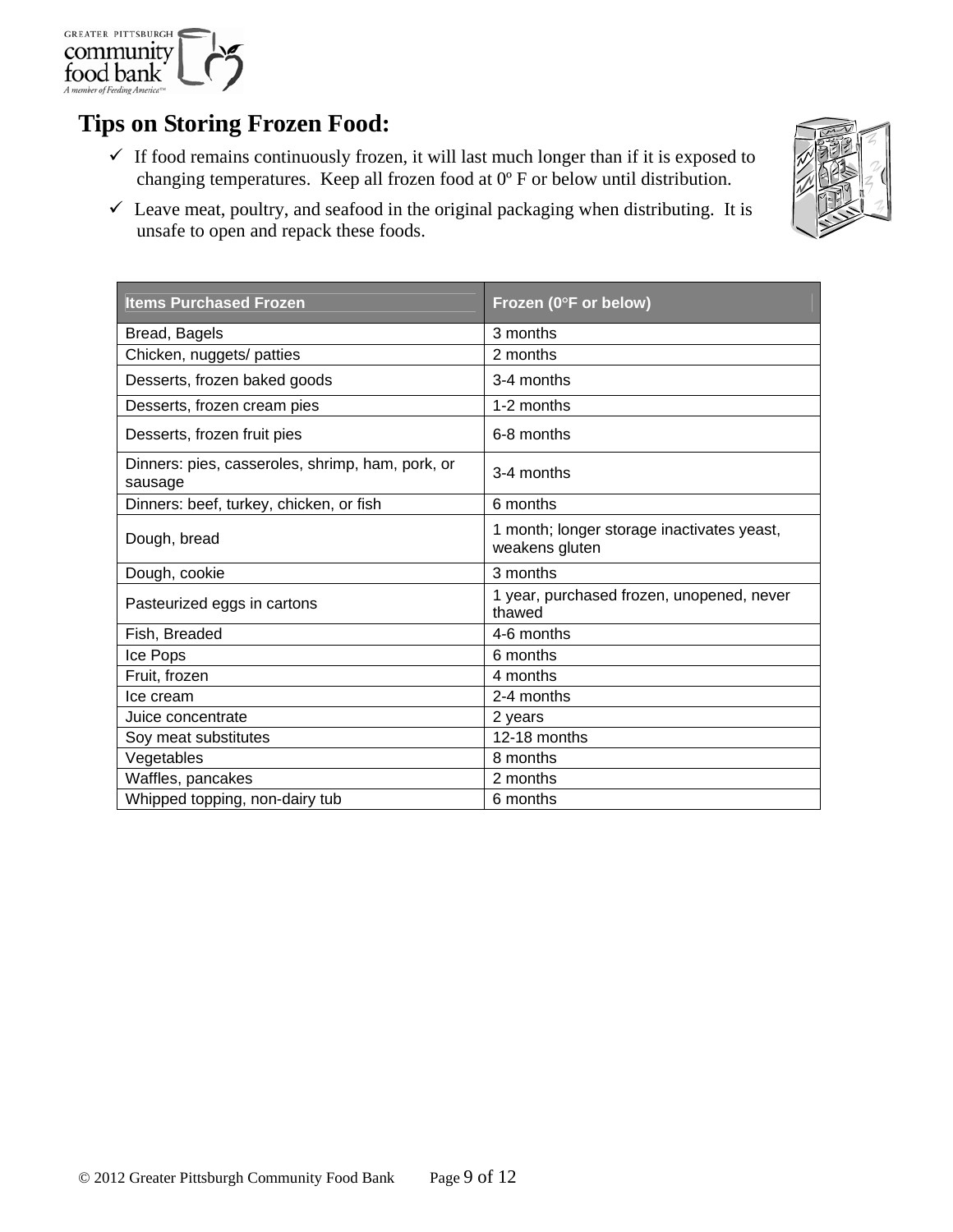

Meats distributed through Greater Pittsburgh Community Food Bank should be completely frozen, and stored at 0°F or lower for as long as possible before distribution. Do not leave meats at room temperature unnecessarily!

| <b>Meats, Fresh</b>                                  | Refrigerated (40°F or<br>below)       | Frozen (0°F or below) |
|------------------------------------------------------|---------------------------------------|-----------------------|
| <b>Fish/ Seafood: Uncooked</b>                       |                                       |                       |
| Fatty fish (salmon, mackerel, perch, bluefish)       | 2 days                                | 3-6 months            |
| Lean fish (cod, flounder, sole, haddock,<br>pollock) | 2 days                                | 12 months             |
| Shrimp, raw                                          | 2 days                                | 9 months              |
| Crab, canned                                         | 6 months unopened; 5-7<br>days opened | Do not freeze         |
| Crab, legs                                           | 3-5 days                              | 9-12 months           |
| Oysters, shucked                                     | 1-2 days                              | 3-4 months            |
| Lobster Tails, raw                                   | 4-5 days                              | 6-9 months            |
| Scallops, raw                                        | $1-2$ days                            | 3-6 months            |
| Fish/ Seafood, Cooked                                |                                       |                       |
| Fatty Fish (salmon, mackerel, perch,<br>bluefish)    | 5-7 days                              | 3-6 months            |
| Lean Fish (cod, flounder, sole, haddock,<br>pollock) | 5-7 days                              | 3-6 months            |
| Shrimp and other Shellfish                           | 5-7 days                              | 3-6 months            |
| <b>Meats, Raw</b>                                    |                                       |                       |
| <b>Beef Roasts</b>                                   | 3-5 days                              | 1 year                |
| <b>Beef Steaks</b>                                   | 3-5 days                              | 1 year                |
| Pork Roasts                                          | 3-5 days                              | 1 year                |
| Pork Chops                                           | 3-5 days                              | 1 year                |
| Lamb Roasts                                          | 3-5 days                              | 1 year                |
| Lamb Steaks/ Chops                                   | 3-5 days                              | 1 year                |
| Poultry: Chicken or Turkey, whole cuts               | 2 days                                | 1 year                |
| Ground Meats (beef, pork, lamb, or poultry)          | 2 days                                | 9-12 months           |
| <b>Meats, Processed</b>                              |                                       |                       |
| Bacon, unopened                                      | 2 weeks                               | 6 months              |
| Bacon, opened                                        | 1 week                                | 2 months              |
| Chicken, Fried                                       | 4 days                                | 4 months              |
| Chicken, Nuggets/ Patties                            | 2 days                                | 3 months              |
| Ham, unopened                                        | 2 weeks                               | 1 year                |
| Ham, opened                                          | 1 week                                | 1-2 months            |
| Hot Dogs, unopened                                   | 2 weeks                               | 9 months              |
| Luncheon Meats, deli sliced or opened                | 3-5 days                              | Do not freeze         |
| Luncheon Meats, unopened commercial<br>package       | 2 weeks                               | 1-2 months            |
| Pepperoni, Salami                                    | 1 month                               | 6 months              |
| Sausage, raw                                         | 2 days                                | 6 months              |
| Sausage, smoked links or patties                     | 1 week                                | 9 months              |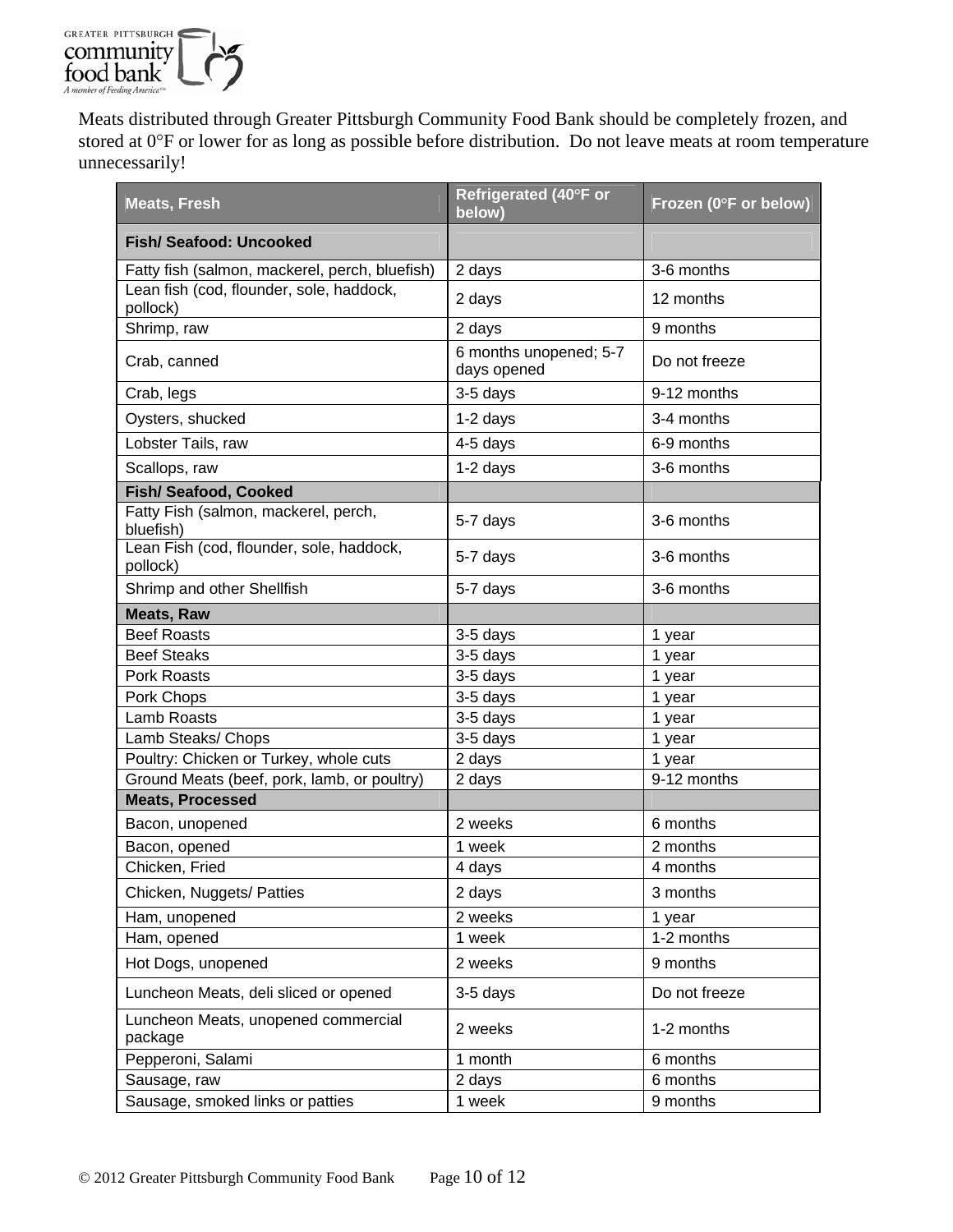

# **Prepared Foods:**

Prepared foods should be kept refrigerated until distributed. These foods are perishable, and leaving them at room temperature will shorten their shelf life.



| <b>Prepared Items/ Deli Foods</b>                                | Refrigerated (41°F or<br>below) | Frozen (0°F or below) |
|------------------------------------------------------------------|---------------------------------|-----------------------|
| Chicken, Roasted or Fried                                        | 3-4 days                        | 4-6 months            |
| Fruit, cut                                                       | Best By Date                    | Do Not Freeze         |
| Guacamole                                                        | 5-7 days                        | 6 months              |
| Hummus, Pasteurized                                              | 3 months                        | Do Not Freeze         |
| Hummus, with Preservatives                                       | 2 months                        | Do Not Freeze         |
| Hummus, traditional (no preservatives, not<br>pasteurized)       | 7 days                          | Do Not Freeze         |
| Main dishes, meals                                               | 3-4 days                        | 2-3 months            |
| Meats in gravy or broth (including meat pies)                    | $1-2$ days                      | 6 months              |
| Pasta, fresh                                                     | 1 week                          | 1 month               |
| Salads, prepared (macaroni, egg, potato,<br>chicken, tuna, etc.) | 3-5 Days                        | Do Not Freeze         |
| Sauces, Egg-Based (Hollandaise, etc.)                            | 10 days                         | Do Not Freeze         |
| Side dishes, cooked vegetables                                   | 3-4 days                        | 1-2 months            |
| Side dishes, potato-based (not salad)                            | 3-4 days                        | 1-2 months            |
| Side dishes, rice                                                | 3-4 days                        | 1-2 months            |
| Soups, Stews                                                     | 2-3 days                        | 4-6 months            |
| Spinach, salad greens (bagged)                                   | Date on Bag                     | Do Not Freeze         |

# **Tips on Storing Fresh Produce:**

- $\checkmark$  Most fruits and vegetables have the best quality when kept refrigerated. There are, however some exceptions.
- $\checkmark$  Tomatoes taste best if *not* refrigerated. Cold storage can cause them to become mealy.
- $\checkmark$  Bananas should not be refrigerated unless fully ripe, and then they should be used within 1-2 days. Refrigeration will cause banana skin to blacken, but the fruit will not ripen while cold.
- $\checkmark$  If they are very fresh, apples, mangoes, and stone fruits (plums, peaches, etc.) can be stored at room temperature, but these items should be refrigerated as they ripen.



 $\checkmark$  Hardy vegetables like onions, garlic, potatoes, sweet potatoes, and winter squash can be stored in cool, dark places outside of the cooler.